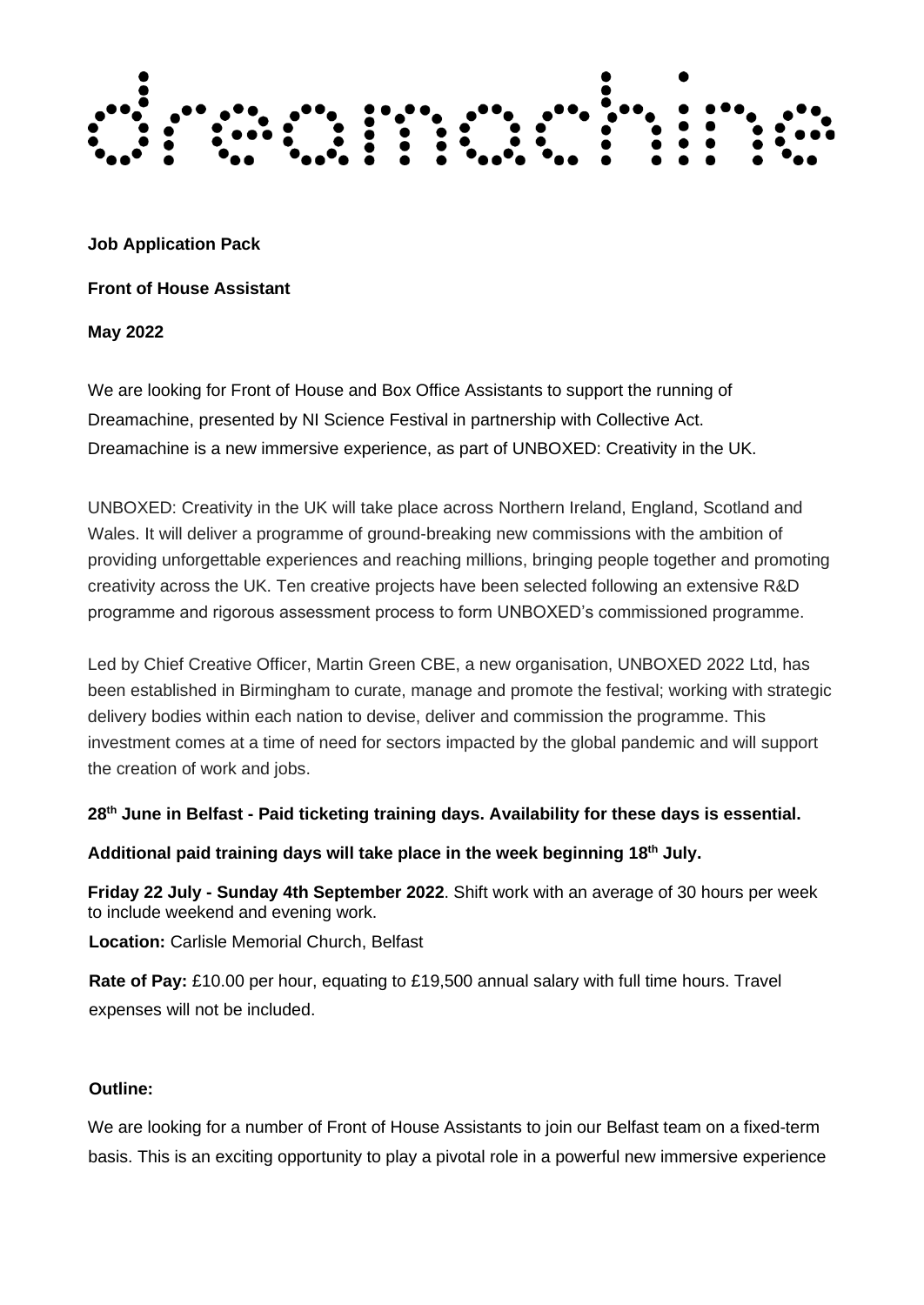that offers audiences an entirely new way of connecting to themselves, and each other. Front of House Assistants will be responsible for delivering front of house processes and will offer advice and support with ticketing for the experience in Belfast.

You will have previous experience of working in a customer service role, such as an arts venue or in retail or hospitality and will be passionate about delivering a first-class audience experience. You'll take pride in your work and have strong interpersonal skills and be confident in dealing with audiences in a fast-moving live environment.

This role includes training. All staff must attend a training programme in Belfast on June 28<sup>th</sup> and additional days in the week beginning 18<sup>th</sup> July, for which you will be paid. The training will include operational training along with an introduction to the experience and the related spaces.

We are committed to creating a positive and inclusive environment where everyone feels respected and free to work without fear of discrimination. We value diversity in our practice, encourage applications from all backgrounds and do not discriminate on the basis of race, religion, colour, national origin, gender, sexual orientation, age, marital status or disability status. We welcome applications from people requiring flexible working arrangements and from anyone with any professional or educational background.

### **Key Responsibilities:**

- Providing a consistent, informed, and inclusive welcome to all visitors and enquirers
- Act as a champion for the experience, establishing a relaxed and safe environment that allows everyone to have the best and fullest experience possible
- Provide general information to visitors about the project and the building facilities
- Delivery of all front of house processes, including visitor greeting, checking tickets, checking audience ID and answering enquiries from walk ups
- Queue management, for ticket bookers and walk-ups, ensuring the audience journey is smooth and on schedule
- Being an informed member of the team, keeping abreast of project information and disseminating information to visitors; responding to visitor questions, including complaints, and referring to the Visitor Experience Manager where appropriate
- Supporting the Visitor Experience Manager in dealing with all front of house operations, specifically with any emergencies, security incidents or accidents
- Following all health and safety, security and evacuation procedures
- Supervision of the live experience space
- Resetting and sanitising equipment and event spaces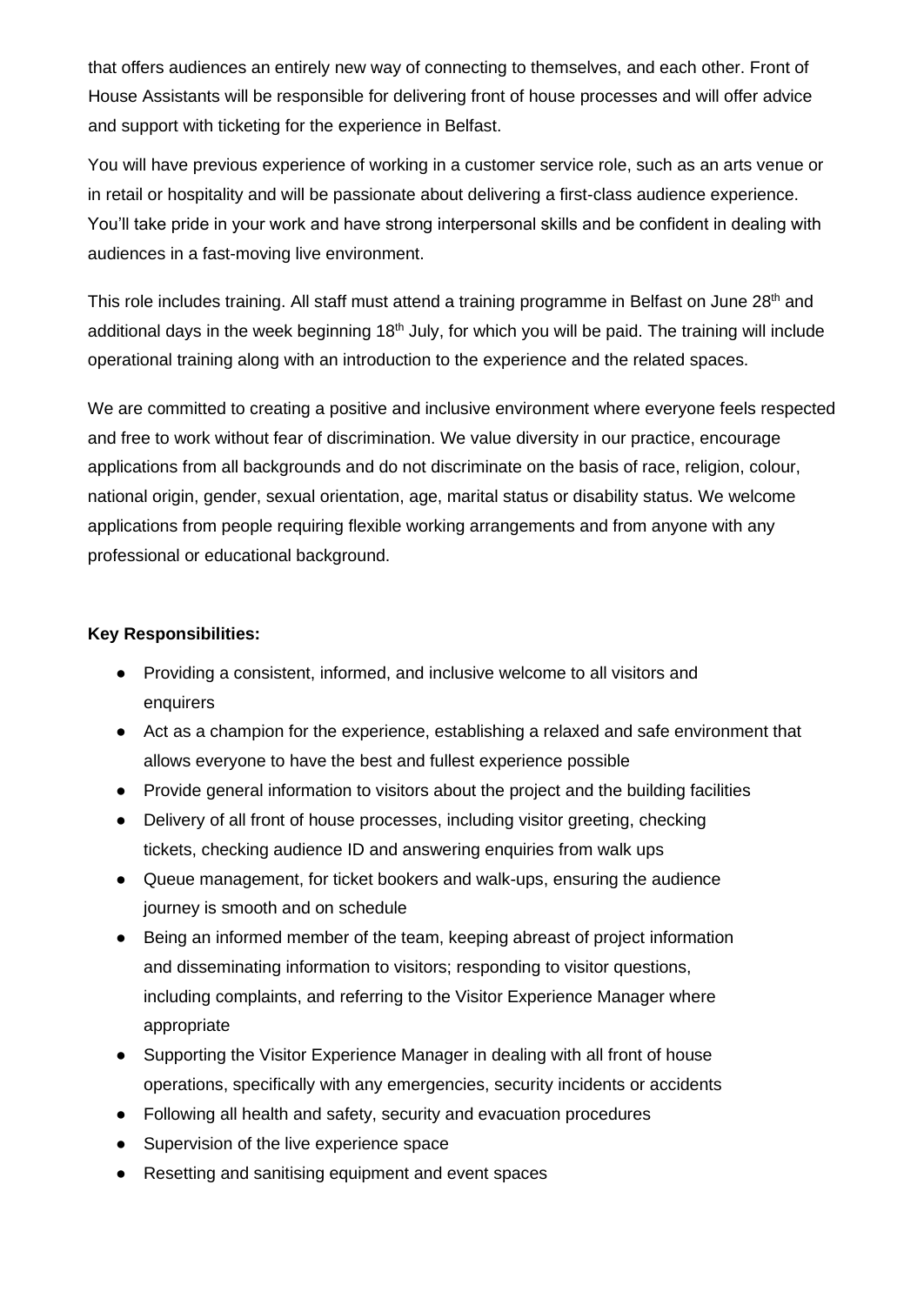- Reporting customer feedback for inclusion in daily reports
- Helping to maintain a positive, flexible and collaborative working culture
- Operating in accordance with company practices, policies and procedures including diversity and inclusion, safeguarding, employment, health and safety and equal opportunities
- Other duties as required

# **Access NI check**

We aim to provide a safe environment for all our visitors and staff. As this role will require you to work closely with members of the public, including vulnerable adults, you would be required to apply for an Access NI check if you were offered the role. This is in line with our Safeguarding Policy and is a key requirement of this role.

# **Person Specification:**

## **Essential**

- Interest in participatory art projects;
- Experience of working in a customer service role and dealing with the public;
- Strong interpersonal and communication skills, and the ability to adapt approach according to differing needs;
- Experience in taking the initiative, and the ability to pre-empt and support any visitor needs;
- Good organisational skills and punctuality;
- Ability to work as part of a team;
- Patience when talking to the public, including in difficult situations;
- Strong collaborative skills with an ability to foster good working relationships with a range of colleagues;
- A commitment to inclusion and diversity and how to apply this commitment to your daily work.

### **Desirable**

- Experience of working in a box office or front of house role;
- Experience of helping to facilitate complex public activities;
- Good knowledge of Health & Safety, safeguarding and accessibility procedures;
- First aid qualification.

# **To apply**

Please email [stephanie@nisciencefestival.com](mailto:stephanie@nisciencefestival.com) with 'Front of House Assistant Application' in the subject line and submit a recent CV and a cover letter outlining your suitability to the role, with